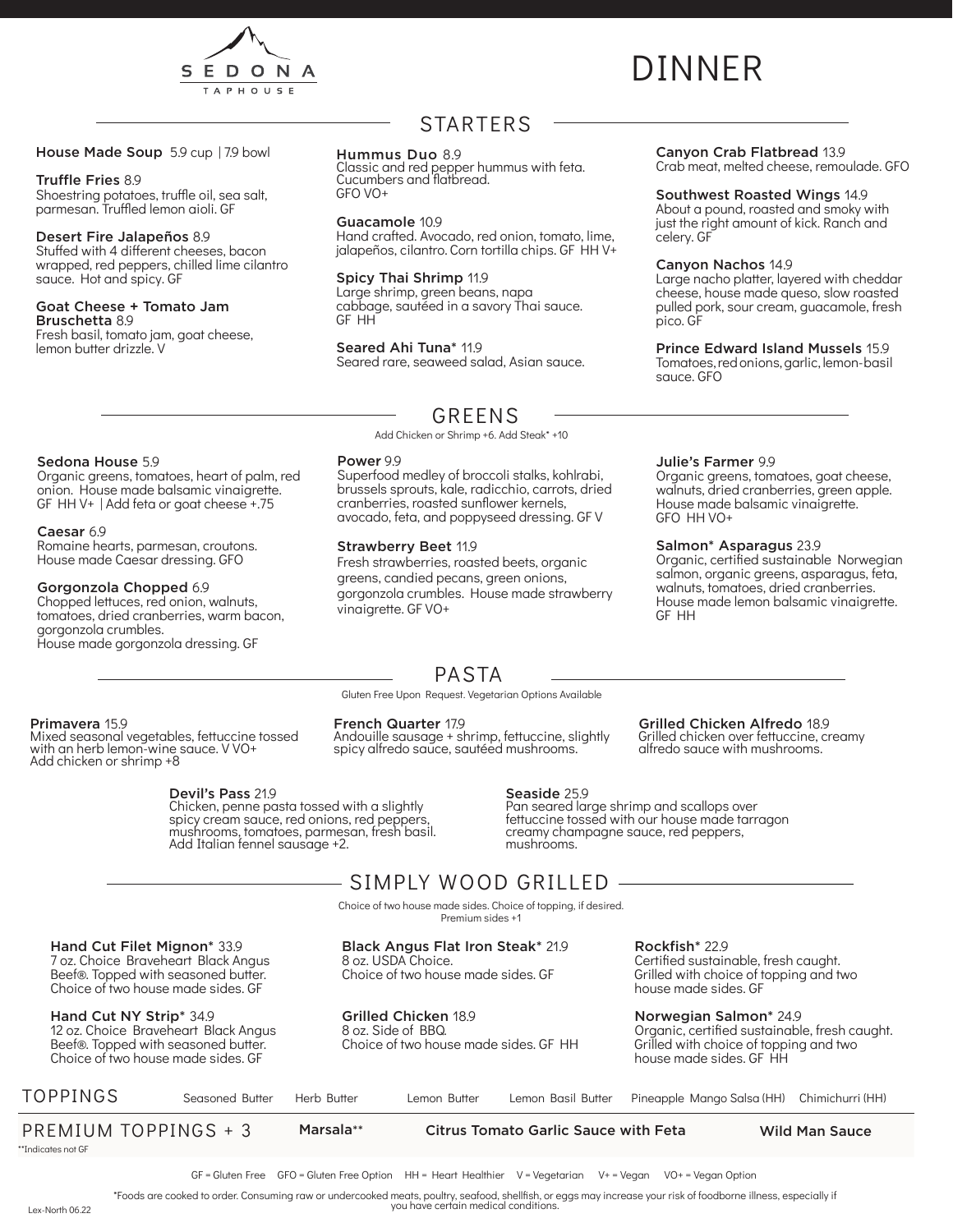## HOUSE SPECIALTIES

Antibiotic free, hormone free, cage free poultry. Organic, sustainable, antibiotic free salmon. Braveheart Black Angus Beef®.

#### Chicken Marsala 19.9

8 oz. Topped with our house made Marsala sauce and sautéed portabella mushrooms. Garlic whipped potatoes and steamed broccoli.

### Chuckawalla Chicken 19.9

8 oz. Topped with melted goat cheese, sun-dried tomatoes and a citrus garlic sauce. Garlic whipped potatoes and grilled asparagus. GF

Roman Parmesan Crusted Chicken 18.9 Pan fried, panko and cheese crusted. Topped with an Italian salsa and melted mozzarella. Roasted Brussels sprouts and garlic whipped potatoes.

### Shrimp + Grits 16.9

Creamy cheddar grits with a touch of fresh jalapeño, blackened shrimp, tasso ham. GF Add over easy egg\* +2.

### Thai Glazed Ahi Tuna\* 22.9

Grilled, sweet with a hint of heat. Garlic whipped potatoes and steamed spinach.

### Land + Sea 27.9

8 oz. Choice Black Angus flat iron\*, 3 crab stuffed shrimp, lemon butter. Garlic whipped potatoes and steamed spinach. GF

### Crab Stuffed Shrimp 24.9

Large shrimp stuffed with jumbo lump crab meat, fresh spinach, lemon butter, garlic whipped potatoes. GF

### Sedona Crab Cakes market

Two 4 oz, 'no filler' jumbo lump crab cakes with house made remoulade. Garlic whipped potatoes and Southwest corn. GF

### Seared Scallops 27.9

Large wild scallops topped with lemon butter. Garlic whipped potatoes and Southwest corn. GF

### Palo Verde Rockfish\* 26.9

Organic, certified sustainable. Grilled and topped with citrus tomato garlic sauce and feta. Garlic whipped potatoes and steamed spinach. GF

### BURGERS

All burgers served with choice of side. Add cherry-wood bacon +2. Gluten Free Bun +1

### STH Burger 15.9

7 oz. Wagyu beef\*, pepper jack cheese, jicama slaw, sweet chili glaze, house made picante aioli, toasted potato bun. GFO

Hangover Burger 15.9 7 oz. Wagyu beef\*, American cheese, bacon, over easy egg\*, house made sauce, caramelized onions, toasted potato bun. GFO

### Cheeseburger 12.9

7 oz. Wagyu beef\*, romaine, tomato, red onion, pickles, choice of cheese, toasted potato bun. GFO

> BBQ Chicken Chicken, BBQ sauce, melted mozzarella, red onion. GFO 8

### The Beyond Burger 15.9

Plant-based veggie burger, American cheese, greens, tomato, red onion, house madesauce, toasted potato bun. GFO VO+

### TACOS

Acapulco Fish Broiled mahi mahi, sautéed onions, avocado, pineapple mango salsa, chimi aioli, cilantro. With greens. GFO

12

### FLATBREADS

#### South Rim Shrimp Shrimp, mozzarella, parmesan. fresh pico, avocado, cilantro. GFO  $\mathsf{Q}$

Meat Lovers Italian fennel sausage, pepperoni, red onion, mozzarella, parmesan, fresh basil. GFO 8

Southwest Steak Seasoned tender steak, black bean salsa, sautéed onions, chipotle aioli, cheddar cheese, fresh pico, cilantro. With greens. GFO 12

HANDHELDS

### Santa Fe Shrimp

Crispy shrimp tossed with house made picante aioli, jicama slaw, pineapple mango salsa, cilantro. With greens. GFO 15

### Margherita

Fresh basil, olive oil, garlic, tomato, fresh mozzarella, parmesan, balsamic reduction glaze. GFO V 8

\*\*All sides are GF except couscous.

| <b>Garlic Whipped Potatoes</b> | +4 | <b>STH Bacon Succotash</b> | $+4$ |
|--------------------------------|----|----------------------------|------|
| <b>Steamed Broccoli</b>        | +4 | <b>Southwest Corn</b>      | $+4$ |
| <b>Shoestring French Fries</b> | +4 | Seasonal Squash Couscous** | $+4$ |
| <b>Grilled Asparagus</b>       | +4 | Fruit                      | $+4$ |

| <b>Sweet Potato Fries</b>       | $+5$ |
|---------------------------------|------|
| <b>Roasted Brussels Sprouts</b> | $+5$ |
| <b>Grilled Vegetables</b>       | $+5$ |

\*Foods are cooked to order. Consuming raw or undercooked meats, poultry, seafood, shellfish, or eggs may increase your risk of foodborne illness, especially if you have certain medical conditions.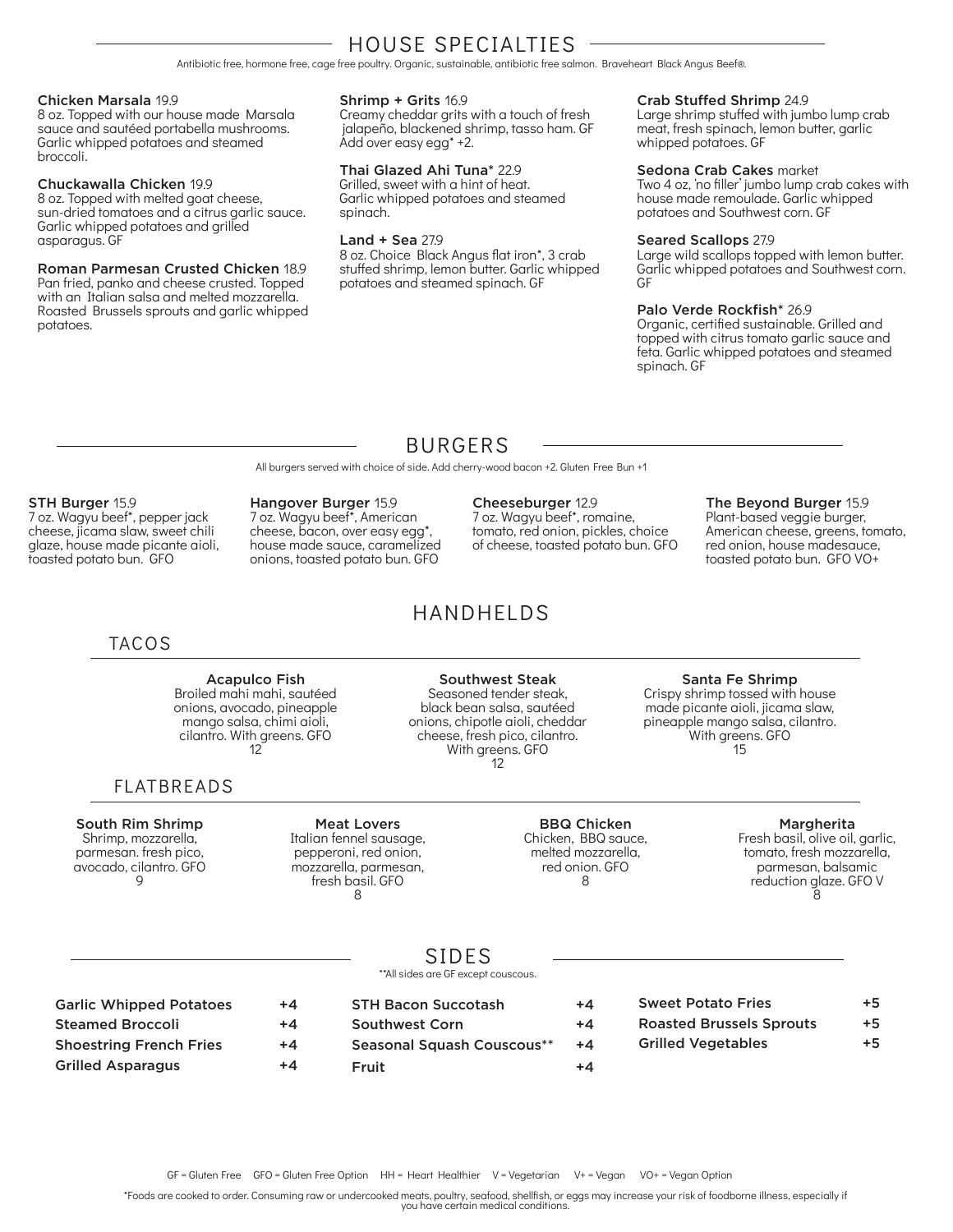### WINE

HOUSE 6 Chardonnay, Pinot Grigio, Pinot Noir, Cabernet Sauvignon, White Zinfandel

| WHITE                            | <b>Stemmari Moscato</b>                                                                                                                                                                                                                                                                                                                                                              | Sicily, Italy                                                                                                                                                                                          | 8 30                                                                                                        |
|----------------------------------|--------------------------------------------------------------------------------------------------------------------------------------------------------------------------------------------------------------------------------------------------------------------------------------------------------------------------------------------------------------------------------------|--------------------------------------------------------------------------------------------------------------------------------------------------------------------------------------------------------|-------------------------------------------------------------------------------------------------------------|
|                                  | <b>Relax Rielsing</b>                                                                                                                                                                                                                                                                                                                                                                | Longuich, Germany                                                                                                                                                                                      | 7 27                                                                                                        |
|                                  | <b>Chateau Ste. Michelle Dry Riesling</b>                                                                                                                                                                                                                                                                                                                                            | Columbia Valley, Washington                                                                                                                                                                            | 8 31                                                                                                        |
|                                  | <b>Brancott Sauvignon Blanc</b>                                                                                                                                                                                                                                                                                                                                                      | Marlborough, New Zealand                                                                                                                                                                               | 9 34                                                                                                        |
|                                  | <b>Oyster Bay Sauvignon Blanc</b>                                                                                                                                                                                                                                                                                                                                                    | Marlborough, New Zealand                                                                                                                                                                               | 8 30                                                                                                        |
|                                  | <b>Caposaldo Pinot Grigio</b>                                                                                                                                                                                                                                                                                                                                                        | Veneto, Italy                                                                                                                                                                                          | 9 34                                                                                                        |
|                                  | <b>Acrobat Pinot Gris</b>                                                                                                                                                                                                                                                                                                                                                            | Oregon                                                                                                                                                                                                 | 8 30                                                                                                        |
|                                  | <b>Hess Select Chardonnay</b>                                                                                                                                                                                                                                                                                                                                                        | California                                                                                                                                                                                             | 9 35                                                                                                        |
|                                  | The Seeker Chardonnay                                                                                                                                                                                                                                                                                                                                                                | California                                                                                                                                                                                             | 8 30                                                                                                        |
| RED                              | <b>Irony Black Pinot Noir</b><br><b>Macmurray Ranch Pinot Noir</b><br><b>Alamos Malbec</b><br><b>Cusumano Merlot</b><br>Michael David 'Petite Petit'<br><b>Conundrum Red Blend</b><br>Columbia Crest 'Grand Estates' Merlot<br>J. Lohr Syrah<br>Josh Cellars Cabernet Sauvignon<br>Joel Gott 815 Cabernet Sauvignon<br>1000 Stories Bourbon Barrel Aged<br><b>Cabernet Sauvignon</b> | Monteray, California<br>California<br>Mendoza Argentina<br>Italy<br>Lodi, California<br>California<br>Columbia Valley, Washington<br>Paso Robles, California<br>California<br>California<br>California | 9 34<br>$12 \mid 46$<br>8 30<br>7   26<br>$13 \mid 41$<br>9 34<br>7 26<br>10   32<br>10 38<br>12 40<br>8 30 |
| سا<br>$\omega$<br>O<br>$\propto$ | 'Whispering Angel'<br><b>Chapoutier Belle</b><br>Gloria Ferrer Blanc de Noirs                                                                                                                                                                                                                                                                                                        | Provence, France<br>Provence, France<br>Carneros, California                                                                                                                                           | 10 38<br>8 30<br>64                                                                                         |
| SPARKLING                        | La Marca Prosecco Brut                                                                                                                                                                                                                                                                                                                                                               | Italy                                                                                                                                                                                                  | 8   30                                                                                                      |
|                                  | Moët & Chandon Brut Impérial                                                                                                                                                                                                                                                                                                                                                         | Champagne, France                                                                                                                                                                                      | 90                                                                                                          |
|                                  | <b>Bouvet Ladubay Signature Brut</b>                                                                                                                                                                                                                                                                                                                                                 | Loire Valley, France                                                                                                                                                                                   | 12 40                                                                                                       |

### WINES OF INTEREST

| Sonoma-Cutrer 'The Cutrer' Chardonnay | California       | 11   42 |
|---------------------------------------|------------------|---------|
| Santa Margherita Pinot Grigio         | Italy            | 9 34    |
| Mejomi Pinot Noir                     | California       | 12   46 |
| Michael David 'Freakshow' Red Blend   | Lodi. California | 45      |

### RESERVE SELECTION

| <b>Cakebread Chardonnay</b>            | California              | 115 |
|----------------------------------------|-------------------------|-----|
| <b>Duckhorn Merlot</b>                 | Napa Valley, California | 80  |
| <b>Stags Leap Cabernet Sauvignon</b>   | Napa Valley, California | 100 |
| <b>Caymus Cabernet Sauvignon</b>       | Napa Valley, California | 140 |
| Stone Street Estate Cabernet Sauvignon | California              | 80  |